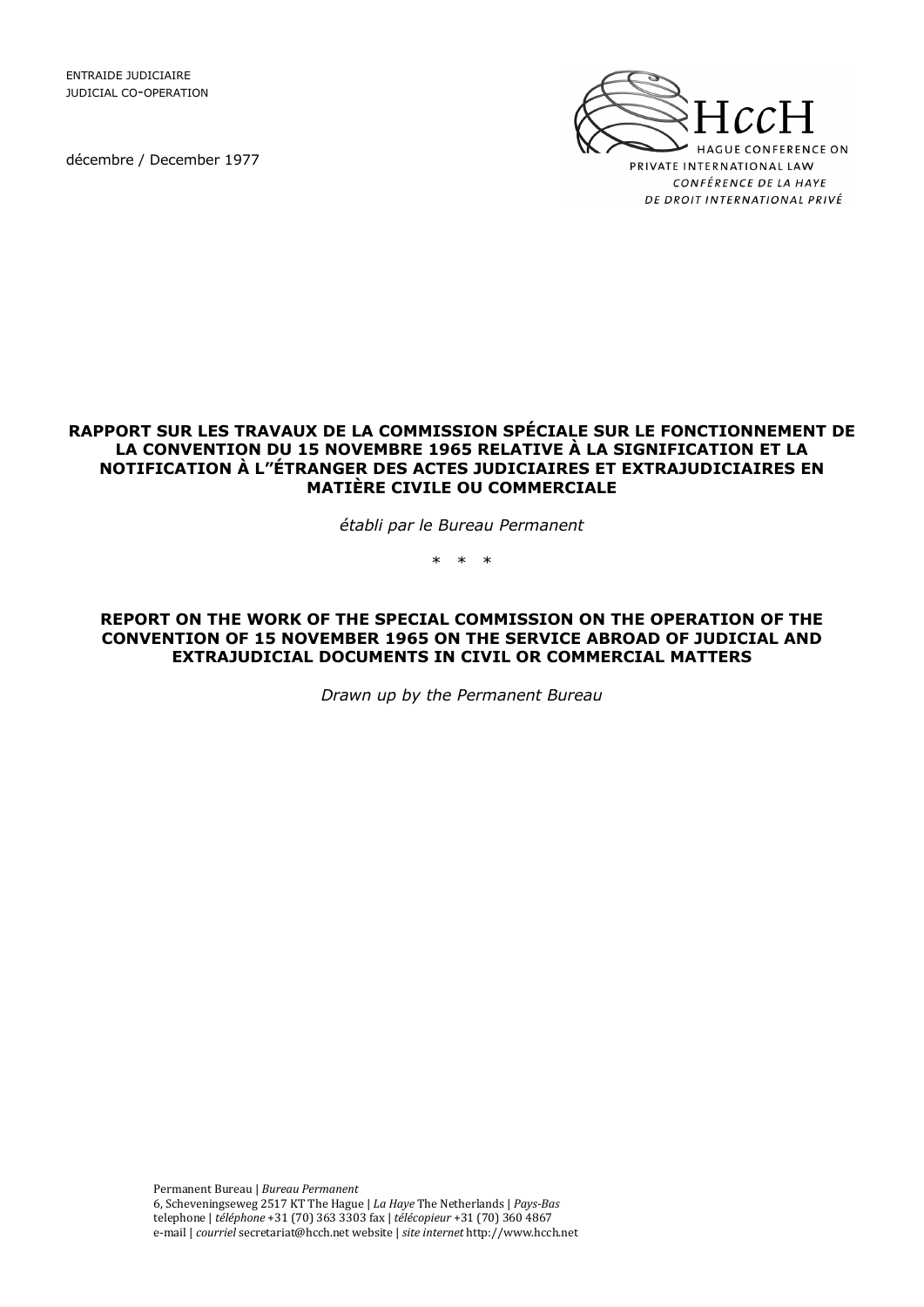**RAPPORT SUR LES TRAVAUX DE LA COMMISSION SPÉCIALE SUR LE FONCTIONNEMENT DE LA CONVENTION DU 15 NOVEMBRE 1965 RELATIVE À LA SIGNIFICATION ET LA NOTIFICATION À L"ÉTRANGER DES ACTES JUDICIAIRES ET EXTRAJUDICIAIRES EN MATIÈRE CIVILE OU COMMERCIALE** 

*établi par le Bureau Permanent* 

\* \* \*

#### **REPORT ON THE WORK OF THE SPECIAL COMMISSION ON THE OPERATION OF THE CONVENTION OF 15 NOVEMBER 1965 ON THE SERVICE ABROAD OF JUDICIAL AND EXTRAJUDICIAL DOCUMENTS IN CIVIL OR COMMERCIAL MATTERS**

*Drawn up by the Permanent Bureau*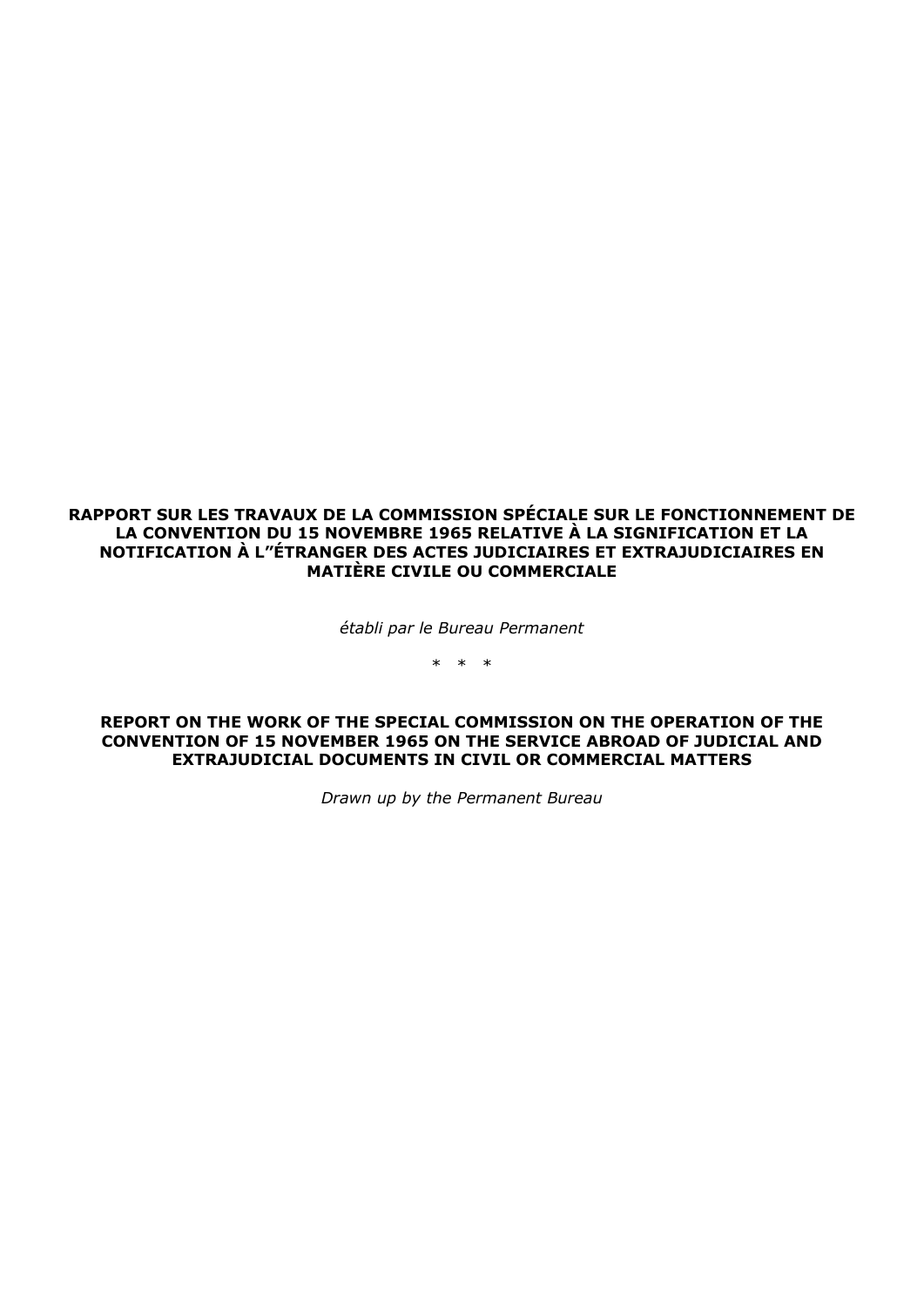The Special Commission on the operation of the Convention of 15 November 1965 on the Service Abroad of Judicial and Extrajudicial Documents in Civil or Commercial Matters met at The Hague from the 21st to the 25th of November 1977, with Mr T.B. Smith, the Canadian Expert, serving as Chairman.

This was the first time that a Special Commission had met within the Conference in order to discuss the operation of a Hague Convention. The meeting was very successful. Indeed, there were 28 Experts, the list of these being in the attached appendix, representing eleven States Parties to the Convention (Belgium, Denmark, Egypt, Finland, France, Japan, Netherlands, Norway, Sweden, United Kingdom, United States), seven States not Parties to the Convention (Australia, Austria, Canada, Germany, Greece, Ireland, Switzerland) and three international organisations (European Economic Communities, Commonwealth Secretariat, *Union internationale des Huissiers de Justice et Officiers judiciaires*). It should be pointed out that the Experts had been chosen from among the authorities who were in charge of the application of the Convention in practice. Thus it was possible to learn first-hand about the experience developed from application of the Convention.

The essence of the discussions had to do with the Convention of 15 November 1965. However, at the final session there was an exchange of views on two other Conventions of judicial and administrative cooperation prepared at The Hague, the Convention on the Taking of Evidence Abroad in Civil or Commercial Matters of 18 March 1970 and the Convention Abolishing the Requirement of Legalisation for Foreign Public Documents of 5 October 1961.

#### **I. OPERATION OF THE CONVENTION OF 15 NOVEMBER 1965 ON THE SERVICE ABROAD OF JUDICIAL AND EXTRAJUDICIAL DOCUMENTS IN CIVIL OR COMMERCIAL MATTERS**

The discussion commenced with a round of general comments, from which it emerged that the Convention met a real need and that it raised no major problems among the Contracting States. It appeared in addition that certain non-Contracting States intended in the fairly near future to ratify this Convention, to which there was an express reference in article 20, third paragraph, of the Brussels Convention of 27 September 1968 on Jurisdiction and the Enforcement of Judgments in Civil and Commercial Matters, prepared by the States of the European Economic Community.

Then the Commission proceeded to consider the list of items for discussion, Preliminary Document No 2 of August 1977, prepared by the Permanent Bureau on the basis of observations from the Governments contained in Preliminary Document No 1 of August 1977 (supplemented by an addendum of October 1977).

In the course of the discussions, it became apparent that the preparation of a practical guide to the operation of the Convention among the Member States could provide substantial benefit. Of course, this meeting had no capacity to take the formal decision to publish such a guide, but it was determined that the Commission, concordantly with the Permanent Bureau of the Conference, favoured the following procedure: the Permanent Bureau would draft a summary of the discussions as a whole and of the recommendations made at the meeting and would prepare a list of questions, to which the Experts agreed to reply, which would permit the assembly of basic documentation on the practice under the Convention. The assembled replies might be made up into a document which would be sent in a first stage to the Experts and to the National Organs for comments and criticism. In the second stage it would then be seen, taking into account the dictates of the budget, whether and in what form a practical guide might be prepared.

The exposition set out below is intended to respond to these wishes.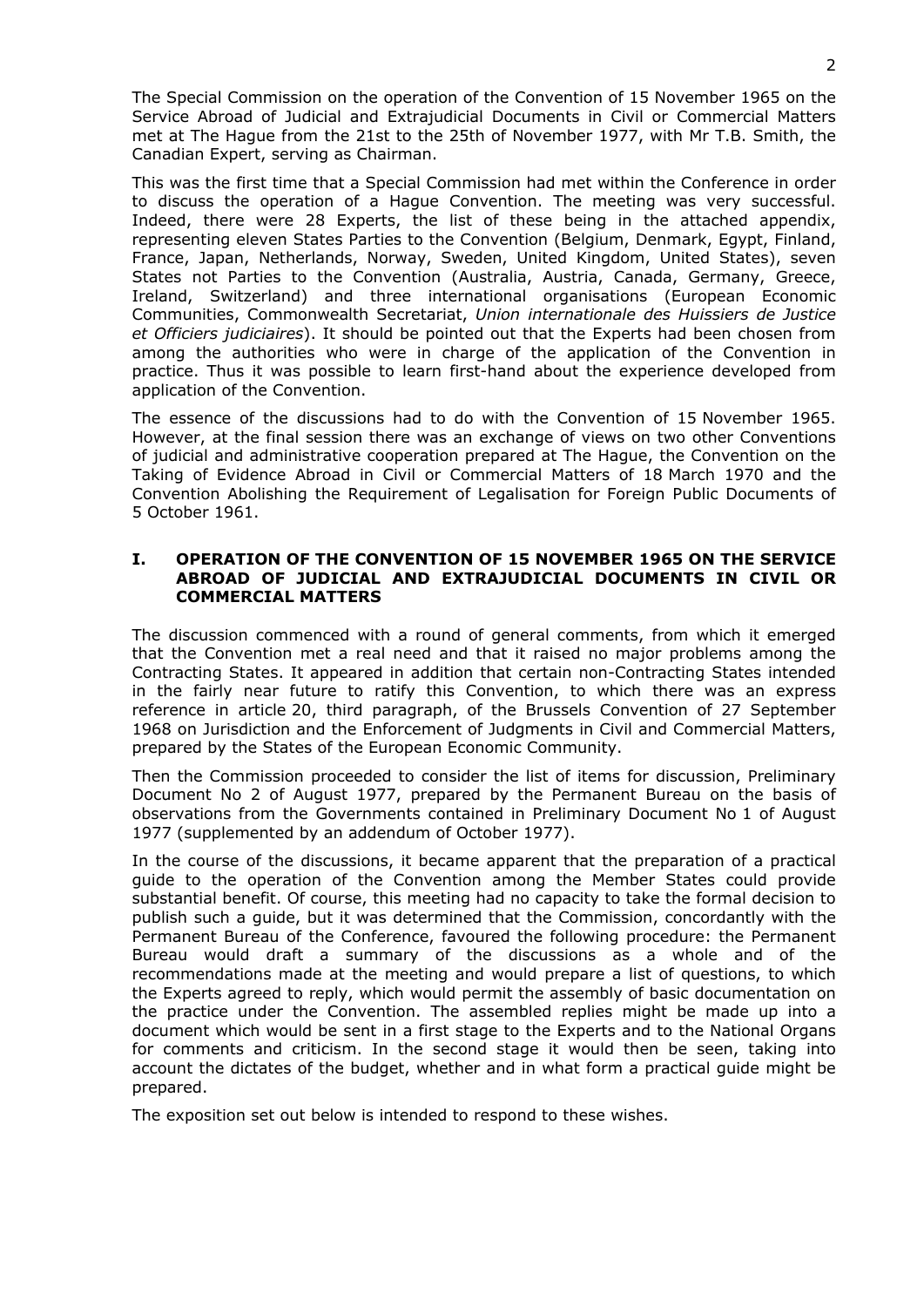#### *§ 1 Summary of the actions taken and the recommendations made concerning the Convention of 15 November 1965*

# A Scope of the Convention: breadth of the concept of "civil or commercial matters"

The Convention is applicable "in civil or commercial matters". The interpretation of these terms brought on lively discussions, for it was recognised that the accepted meaning could be substantially different as between one system and another. For some, the concept covered everything which was not criminal, for others everything which was neither criminal nor having to do with taxes, for yet others everything which was not a criminal, tax or administrative matter. Finally, in the Egyptian system of personal laws matters of personal status are not considered to be civil matters. There appeared besides very deep differences concerning the determination of the law applicable to characterisation of these matters. Some looked to the system of the requesting States, others to the system of the States addressed. The authors of the Convention of 1965 had refused to deal with this question, leaving it to the States Parties to solve it. It appeared that, in practice, the Central Authorities were very liberal, being ready to serve documents which they would not be obligated to serve under the terms of the Convention, this for the purpose of rendering service to the addressee, the only effective barriers being raised against service in criminal or tax matters. This is why, realising that it would not be possible for them to recommend a uniform solution acceptable to all the States, the Experts limited themselves to expressing the wish that the Convention be applied in the most liberal possible manner in respect of the scope of its subject matter.

## B Transmission of requests for service by the Central Authority

The process of transmission of requests for service by the Central Authority is the principal method provided in the Convention and it constitutes an innovation. The Central authority is a receiving authority and, in principle, the sending of requests abroad bypasses it. The result is that the Central Authority may know the number and the sources of the requests which are addressed to it, but often they can get no information on the requests emanating from their own countries. This why it seemed useful that, so far as was possible, each one of the Central Authorities make known some basic statistics on the number and the sources of requests emanating from the Contracting States, which would permit the Permanent Bureau to prepare a table facilitating the mutual exchange of information. It seemed astonishing, for example, that very numerous requests coming from France reached the Central Authorities of the United Kingdom and the United States, while no request deriving from these countries had been addressed to the French Central Authority.

#### 1 Receipt of requests for service

#### *a) Problems of incomplete and inaccurate addresses*

The Convention does not apply when the address of the person to be served with the document is not known (article 1, second paragraph). The reactions of the Central Authorities of the Member States proved to be very liberal when the address was incomplete, inaccurate or fictitious, as well as when there was a change of address. In these situations, indeed, it appeared that the Central Authorities attempt to find out the correct address of the person to be served with a document and do not fall back on the provisions of article 1, second paragraph, in order to refuse to activate the treaty mechanism. On the practical level, the Commission supported the suggestion of the Export of the United Kingdom, under which the form for request might be supplemented by the addition of a space in which it would be indicated where the Central Authority addressed might inquire in order to obtain additional information in case there was difficulty concerning the address of the person to be served. It is preferable indeed to ask for supplementary information, rather than to send back the file.

The problem of making service on military personnel stationed abroad and having coded secret addresses was mentioned. For this situation it was suggested that the Central Authority of the State addressed entrust the act to be served either to the military authorities or to the consul of that State resident in the foreign country where the serviceman is stationed.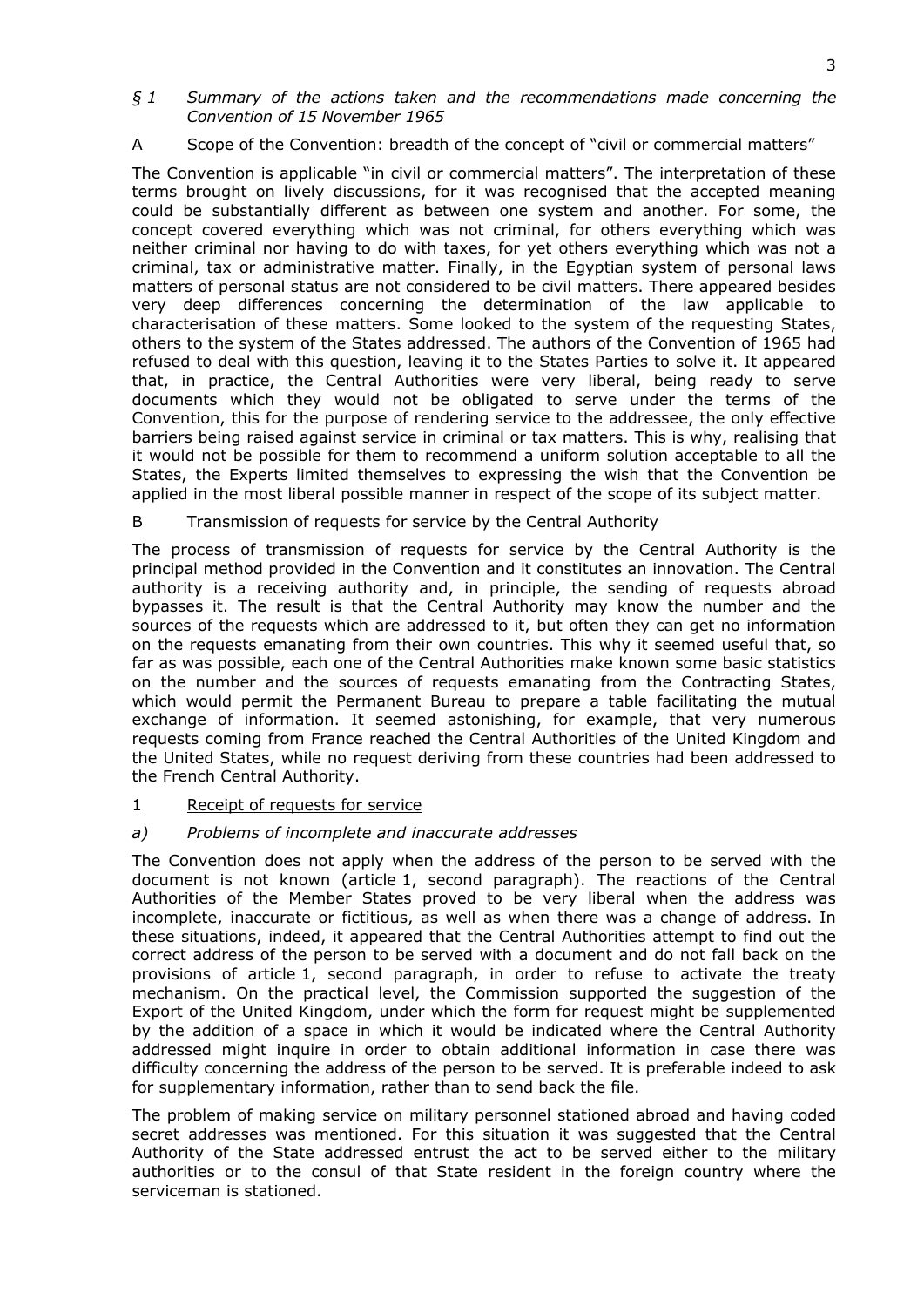The address is an element in the identification of the person to be served. In this connection there was stress on the importance of setting down very exactly the name of the person to be served, particularly when this is a corporation, association, foundation, or other legal entity. Any difference between the name as set out in the request and the official name of the addressee carries the risk of vitiating the service. If there is a difference in the name as set out in the document to be served and in the request for service, it is recommended that the name as set out in the document to be served be the one which is taken into consideration.

## *b) Organisation of the Central Authorities*

The discussions showed that the organisation of the Central Authorities was generally centralised even though article 18 permitted the designation of additional authorities. One federal State, Germany, intended however to designate several Central Authorities when it became a Party.

The Central Authorities are made up of offices comprised of varying numbers of persons. The discussions brought out the face that the "Central Authorities" designated under the Convention of 15 November 1965 also serve as Central Authorities to carry out the Convention on the Taking of Evidence Abroad. In certain countries, such as France, the governmental officials acting as the Central Authority centralise in addition everything which concerns international judicial cooperation for private law (for example, problems of recovery of maintenance due from abroad or problems in reestablishing custody following the kidnapping of a child to a foreign country).

# *c) Objections to the request and refusal to comply*

The Commission discussed at the same time the problem of objections to the request which are specified (article 4) and of refusals to comply because of infringement of the sovereignty or security of the State (article 13). It appeared that refusals to comply because of infringement of the sovereignty or security of the State occurred very seldom. The examples given were of an exceptional nature (a lawsuit instituted abroad against a national judge seeking damages arising from the exercise of his judicial authority, a summons to appear before a foreign court addressed to the national monarch, *etc*.).

Likewise the discussion showed that very few objections were raised up against requests for service, formal irregularities being usually handled directly by the Central Authority of the State addressed (for example, a photocopy being made of the original if two copies had not been provided) The question however was raised of what the Central Authority should do when the time for appearance set out in the document had already been passed at the time of the request for service. It was determined that this situation occurred rather frequently in practice, the period of time for appearance provided by the Codes of Civil Procedure being often rather short. However it was noted that these time periods for appearance are far from being definitive. It very rarely occurs that the judge makes a decision on the merits at the expiration of the time period, for in most legal systems there is a practice of postponing the hearing. Besides, article 15 obliges the judge to stay his decision so long as it has not been proved that the summons to appear has been served upon or otherwise delivered to the defendant. In any case, then, it appeared that it was always in the interest of the defendant to be kept informed of proceedings initiated against him abroad. This is why the Commission decided to recommend that, even if the time for appearance provided in the document had passed, the document still be served unless the requesting authority expressly specified otherwise. The Commission supported the suggestion of the Expert of the United Kingdom to the effect that the form for request might for this type of situation be supplemented by a statement specifying that the document should be served before a certain date and, if this was not possible, either that it should be returned unserved, or that it should nevertheless be served whenever possible.

#### 2 Effecting Service

The problems of effecting service through the medium of the Central Authorities brought on extensive discussion, for these problems encompassed the questions concerning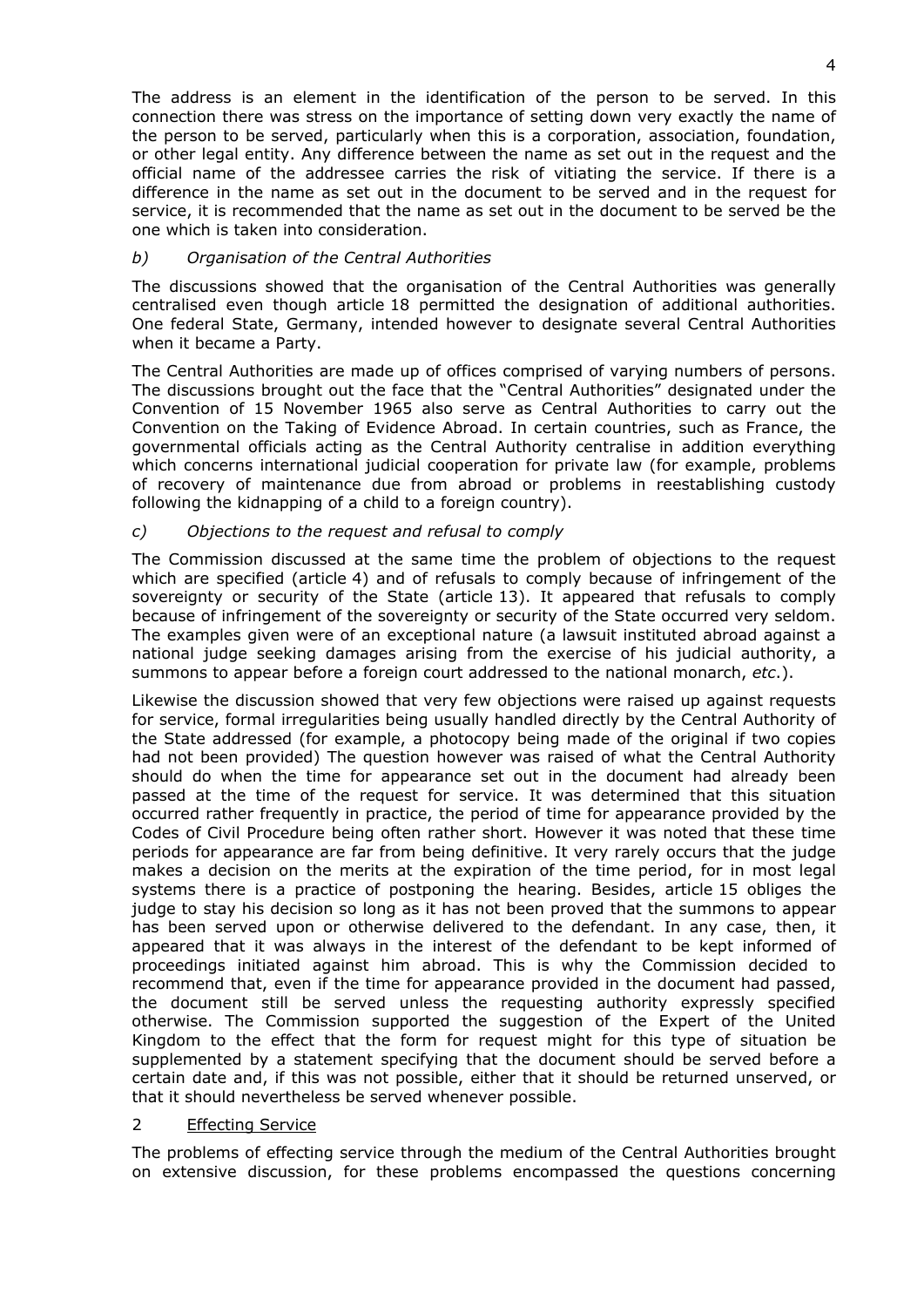requirements for translation of documents and payment of costs or expanses. It seemed desirable that the Permanent Bureau obtain additional information on these points.

# *a) Method of service*

 Informal delivery (*simple reprise*). Article 5, second paragraph, provides that unless a particular method is requested, the document may always be served by delivery to an addressee who accepts it voluntarily. This method of informal delivery is by far the most broadly used approach in a substantial number of Contracting States (for example the Scandinavian countries, France, Belgium and the Netherlands). The person who delivers the document is often a police official. In most of the cases, the addressees accept the document voluntarily or come down to pick it up at the police station, which dispenses with the need for translation of the documents to be served and renders the making of service free of costs.

 Form required by the law of the State addressed. In a certain number of countries, the Central Authority always acts through a public official who carries out the service in the form required for the service of a summons in that country (for example in the United States, there is systematic use of the United States Marshals). In practice, informal delivery is therefore shunned, and this can bring on requirements for translation of the documents and payment of costs. In other countries, as in France, Belgium and the Netherlands, the use of a process server is required where the addressee has not accepted the document voluntarily.

 Particular method. The discussions showed that the use of a particular method is very seldom requested by the applicant. Where such a method has been requested, as for example in the United States, the requests were able to be satisfied, for the procedure requested was not incompatible with local law. The Expert of the United States brought out the fact that one way of rendering formal intervention on the part of the United States Marshals unnecessary would be to specify in the request that service might be made by the United States Central Authority by certified mail with return receipt requested. If this mailing is accepted, the formalities will then be carried out free of charge.

# *b) Translation of the documents*

Rather marked divergences appeared in the practices of the Contracting States. Certain States made it known that in case of informal delivery (*remise simple*) translation was not required but that, when formal service had to be carried out, their procedures required a full translation of the document to be served. In the American system translation can likewise be required since service is always formal. Now, the costs of translation are considerable. The Expert of the United States recommended as in administrative practice in the States parties to the Convention that the summary of the essential elements of the document accompanying every request for service be set out in the language of the State addressed, although the Convention permits the use of French or English. In his country, for example, that would avoid the necessity of translating the document itself. This recommendation was received with some reservations as to the usefulness of such a practice in respect of the countries which use the procedure of informal delivery of the document or where the addressee is a multinational corporation having its own multilingual legal department.

*c) Costs* 

In the countries which have the practice of informal delivery (*remise simple*), service is free of charge. It is likewise free of charge in Egypt even though process servers attached to the Courts are employed. On the other hand, in the United Kingdom and in the United States service always calls for payment of costs since informal delivery is not part of the practice. After a long discussion it appeared that, if there had to be payment of costs, this payment should be made on the basis of a fixed fee. Along these lines, the French and Belgium process servers likewise favour the use of a fixed fee where their services are requested.

Certain Experts representing States where service is usually made free of charge let it be known that their authorities were thinking of moving towards a system of reciprocity.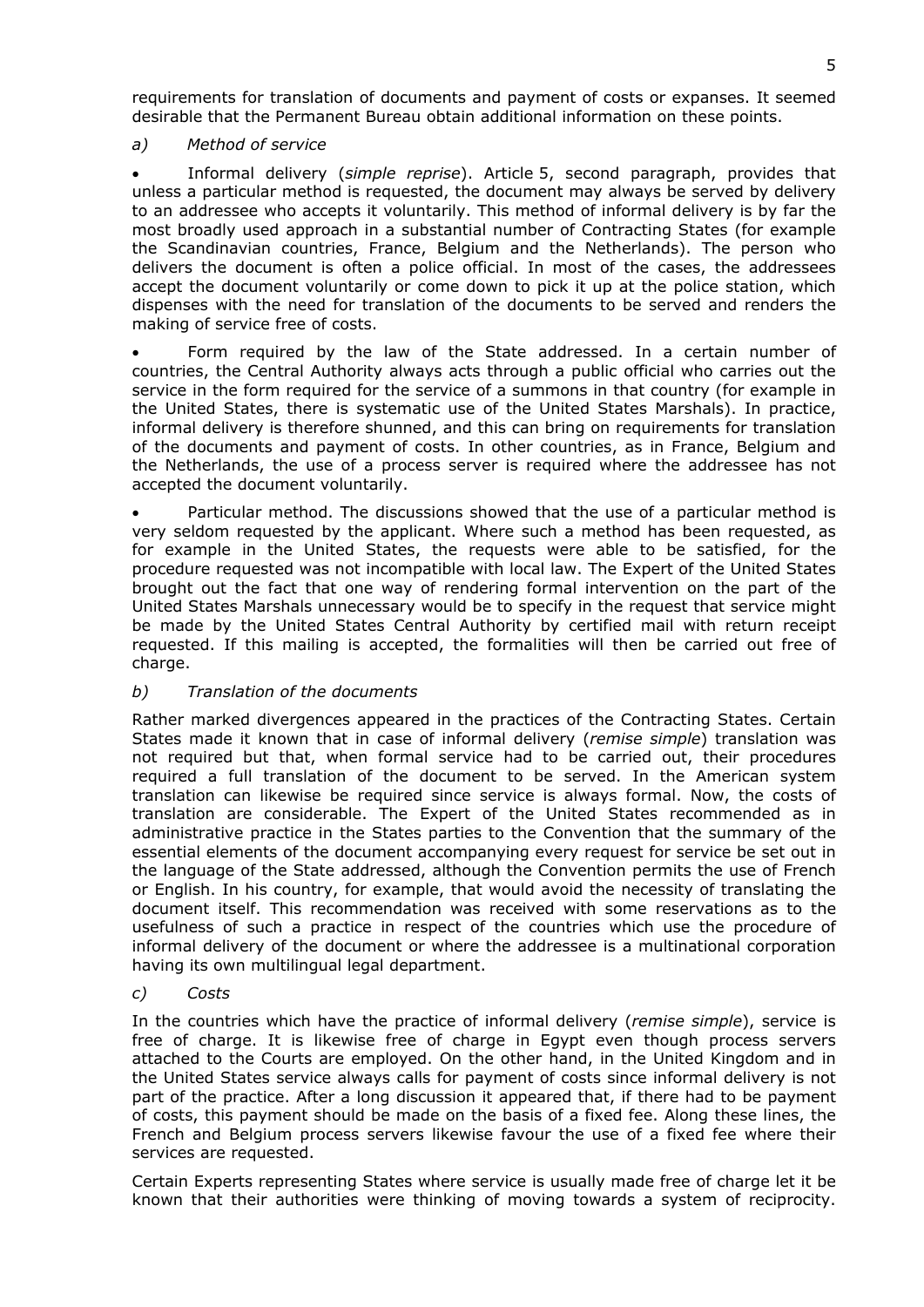Informal delivery, free of charge, would continue to be the practice for requests deriving from States which likewise had the practice of such informal delivery. On the other hand, for requests deriving from States where service is always formal, and therefore expensive, formal service would be carried out, resulting in the payment of costs.

## *d) Certificate of service*

After a question was raised as to whether it was useful to send two copies of the document to be served, the Commission entered into an exchange of views concerning the use which is presently made of the second copy. After discussion, the Experts agreed that the second copy met an important need and they recommended that it be systematically sent back to the requesting authority with the certificate of service in order to permit that authority to identify exactly the document which had been served, particularly where a lawsuit results in several sets of pleadings.

The Experts then proceeded to an exchange of information on the practices of different States in respect of the authorities competent to fill out the certificate. Under article 6, it is the Central Authority of the State addressed or any other centralised authority designated for this purpose by the State addressed which is competent. These designations, communicated to the depositary of the Convention pursuant to article 21, first paragraph, sub-paragraph (b), might usefully be included in a practical handbook.

## 3 Forwarding of requests for service

## *a) Forwarding authorities*

Under article 3 of the Convention it is the authority or judicial officer competent under the law of the State in which the documents originate who forwards directly to the Central authority of the State addressed a request for service.

The Convention does not obligate the States to list the persons or authorities who are competent under their law to present a request. The receiving Central Authorities do not, then, know what are the competent forwarding authorities in the other Contracting States. When information was requested on this point, it was seen that the range of persons and authorities authorised to forward requests for service was very broad. In most of the Contracting States these are decentralised authorities: courts or tribunals, clerks, process servers, *huissiers*, *etc*. In other legal systems, France or Egypt for example, these requests are channeled through the Central Authority. The problem of requests for service forwarded by lawyers was raised, it having been intended in the Convention to exclude the forwarding of a request by a private person. It was pointed out that in certain systems lawyers make service under the control of the courts and that they could therefore be assimilated to a judicial officer or to an *officier ministériel*.

But even within a given legal system the persons competent may be very numerous. In the French system, for example, requests emanate from the *Procureur de la République* and are channeled through the Central Authority, but they may also emanate directly from process servers, from court clerks in certain cases, *etc*.

Furthermore, the discussion brought out the fact that the Central Authorities were very liberal and that they did not systematically monitor the competence of the forwarding authorities. It appeared to the Commission that, aside from certain cases involving fantasy or malice, a request for service forwarded abroad met a precise need, and it could be presumed that such a request was in compliance with the procedural law of the forum, since this step would otherwise make no sense.

Finally, the Commission was of the opinion that the establishment of an exhaustive list of forwarding authorities by each of the Contracting States would be impossible to achieve in practice as well as dangerous, for it would lead towards stricter control than that which was currently being exercised.

On the other hand, after a long discussion, the Commission agreed, following comments from around the table, on the following formulation:

 Each State Party to the Convention would establish for purposes of information a very general list indicating its forwarding authorities, a list which would be attached to the document which the Permanent Bureau proposed to draft.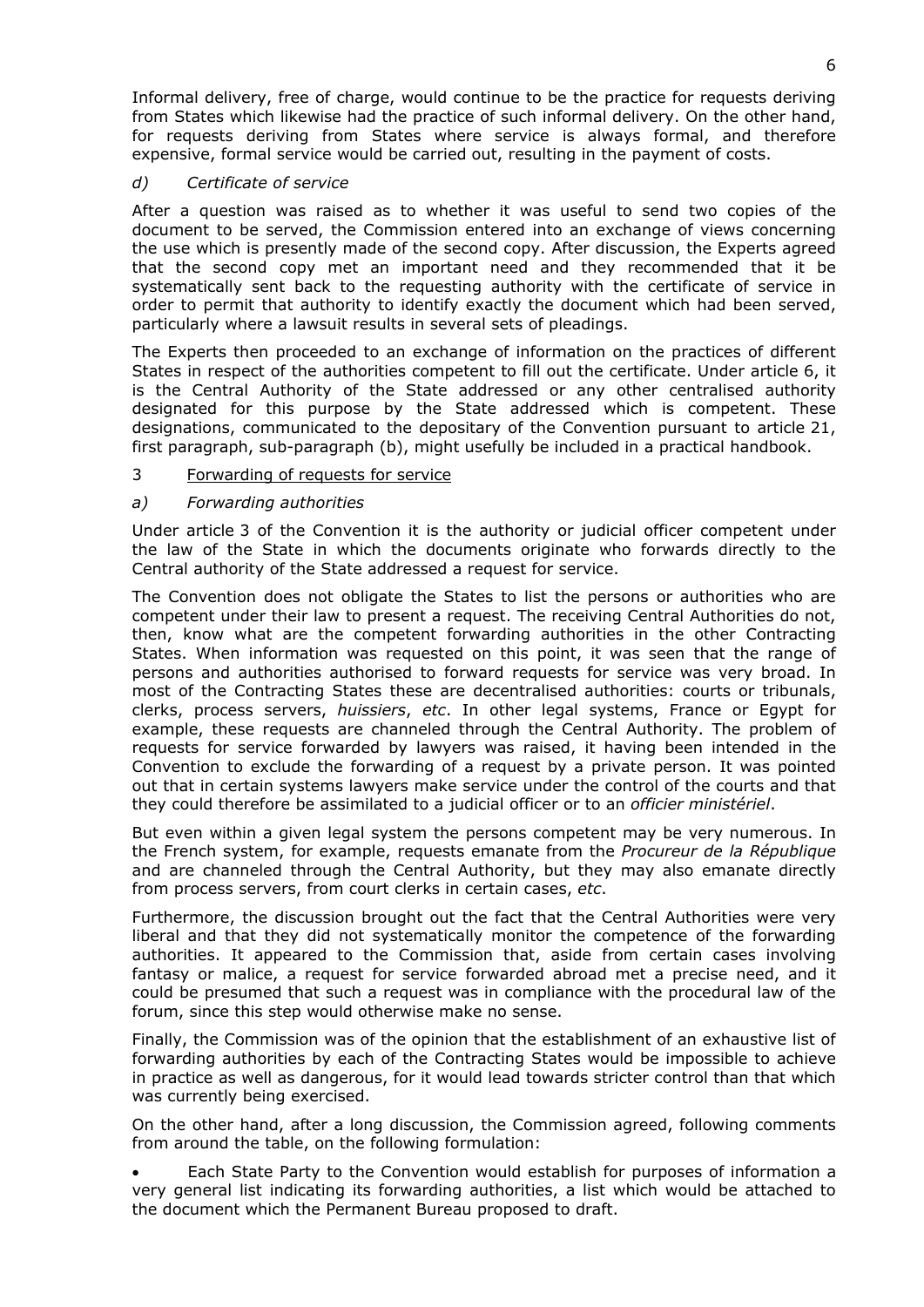In cases which might be doubtful it was recommended that the forwarding authority set out its capacity and its competence in the request for service, referring for example to the local rules of procedure. This is moreover the procedure utilised by the US Marshals pursuant to the circular emanating from the United States Department of Justice.

 It was recognised by the Commission that the Central Authority of the State addressed might in exceptional cases ask the Central Authority of the State in which the documents originate for information concerning the competence of the forwarding authority.

# *b) Model form*

The forwarding authorities should in principle employ the model form annexed to the Convention. In respect of the model form it was pointed out that there was an interest in not changing the order of the items of information, so that misunderstandings would be avoided. However, the form prepared by France which was included in Preliminary Document No 1, although it varied to some extent from the model form, had raised some interest because of its practical character particularly in so far as it gave more detail under the items concerning the name and the address of the addressee and brought out very clearly in the certificate the identity and the address of the applicant to whom the documents should be returned. A certain number of Contracting States circulated the forms used in their jurisdictions (Nordic countries, United States, Netherlands). These forms, some bilingual and some trilingual, raised no criticism.

C Other channels of transmission

## 1 Consular channels

The Convention provides two modes for employment of consular channels, the direct channel (service effectuated directly by the Consul of the requesting State on the addressee) and the indirect channel (transmission of the document to be served by the Consul of the requesting State to an authority of the State addressed). The discussion revealed that the practices of the Member States were not uniform, some countries having completely abandoned consular channels in their relations with the States Parties to the Convention, others making use of this channel occasionally, others finally continuing to employ consular channels systematically to the disadvantage of the channel by way of the Central Authority (for example: the United Kingdom acting within the framework of its bilateral Conventions). The direct consular channel continued to be rather often employed for service on nationals of the requesting State of documents drafted in the language of that State. Concerning the indirect channel, the Experts had differing opinions on the value of this mode of transmission, some considering that it could speed up service while others charged that it brought on serious delays.

# 2 Postal channels

It was determined that most of the States made no objection to the service of judicial documents coming from abroad directly by mail in their territory. For those States which objected to this channel, a distinction was made between use of the postal channel as the sole method of service and service through the postal channel which was complementary to another means of effecting service. In this latter case, postal transmission of the judicial dominant should not be considered as being an infringement on the sovereignty of the State addressed. But of course it was desirable then to take into account only the date of the formal service, particularly where the operation of article 15 was concerned.

#### 3 Service made by forwarding documents from one process server to\_another (*Notification d"huissier à huissier*)

Article 10 (b) permits the judicial officers, officials or other competent persons of the State of origin to effect service of judicial documents directly through the efforts of the judicial officials or other competent persons of the State of destination. In fact, such a system of direct communication between competent persons operates at present in the relations between countries which have the institution known as *huissiers de justice*. Article IV of the Protocole annexed to the Brussels Convention of 27 September 1968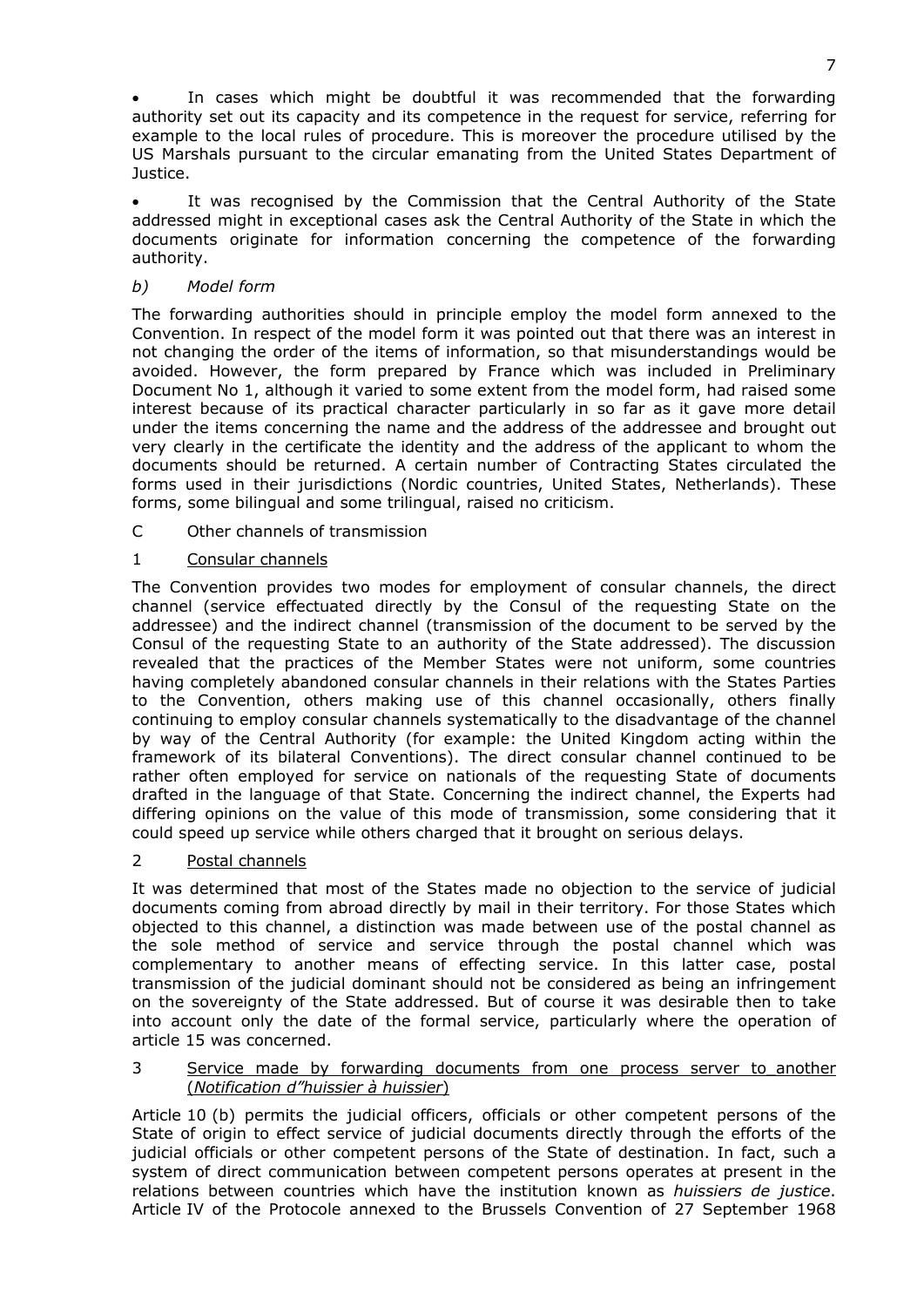provides furthermore for such a system of service by forwarding documents from one process server to another. The representative of the *Union internationale des Huissiers* explained the mechanism, employed in particular in contacts between France and Belgium: the process server of the requesting State sends the documents to be served to the national professional organ of the State addressed, which transmits this request to a process server competent to make service in the particular territory. In order to facilitate this mechanism the professional organisations have agreed among themselves that in each State there will be a single fee for service of documents coming from abroad.

From the contacts made in the course of the meeting it came about that the system of service of documents by forwarding them from one process server to another might possibly be extended and organised in relations with States where there are in existence persons customarily charged with effecting service of judicial documents.

## D Guarantees under the Convention

Articles 15 and 16 provide protective guarantees under the Convention by obligating the judge to stay the entry of a decision so long as service has not been effected during a certain period of time and by permitting the judge to relieve the defendant from the effects of the expiration of the time for appeal from the judgment, where the defendant learned of the judgment or was served with it only after expiration of the time for appeal.

The discussion showed that these provisions had not had much impact on the case law of the Member States, which could be explained by the fact that, in practice, service to be carried out abroad had become, thanks to the Convention, more rapid and more efficacious.

That being the case, the Commission took note of the fact that all of the questions which the implication of these articles could raise, as for example the concept of "in sufficient time"", were matters for independent evaluation by the Courts.

This is why the Commission limited itself to suggesting that the States Parties to the Convention communicate systematically to the Permanent Bureau the court decisions which dealt with articles 15 and 16 of the Convention in order that a mutual exchange of information might be organised.

# E Extrajudicial documents

The discussions of the Commission on this point made it possible to determine that a great number of extrajudicial documents are in fact transmitted through the medium of the Central Authorities. Extrajudicial documents differ from judicial documents in that they are not directly connected with lawsuits, and they are distinguished from purely private acts by the fact that they require the intervention of an "authority" or of a "judicial officer" under the terms of the Convention. Examples given were demands for payment, notices to quit in connection with leaseholds, and protests in connection with bills of exchange, but all on the condition that they emanate from an authority or from a process server. There was also mention made of instruments such as objections to marriage, consent to adoption, *etc*. which required certain formalities. The discussion brought out the fact that in certain systems, for example in England and in Ireland, such documents are served by private persons with identical legal effect. Therefore, although it was the intent of the Convention to exclude from article 17 documents emanating from private persons, at the request of the Experts of the United Kingdom and of Ireland, the Commission encouraged the Central Authorities to serve extrajudicial documents not emanating from an authority or from a judicial officer if these documents were of a type which normally would call for the intervention of an authority in their countries.

#### F Special agreements and supplementary agreements

In respect of article 25 the discussion showed that there were in existence a great number of bilateral and multilateral agreements which were superimposed on the Convention of 1965. In general, it is accepted in the Contracting States that the parties may employ either the channels provided in the Convention or those provided for by the special agreement.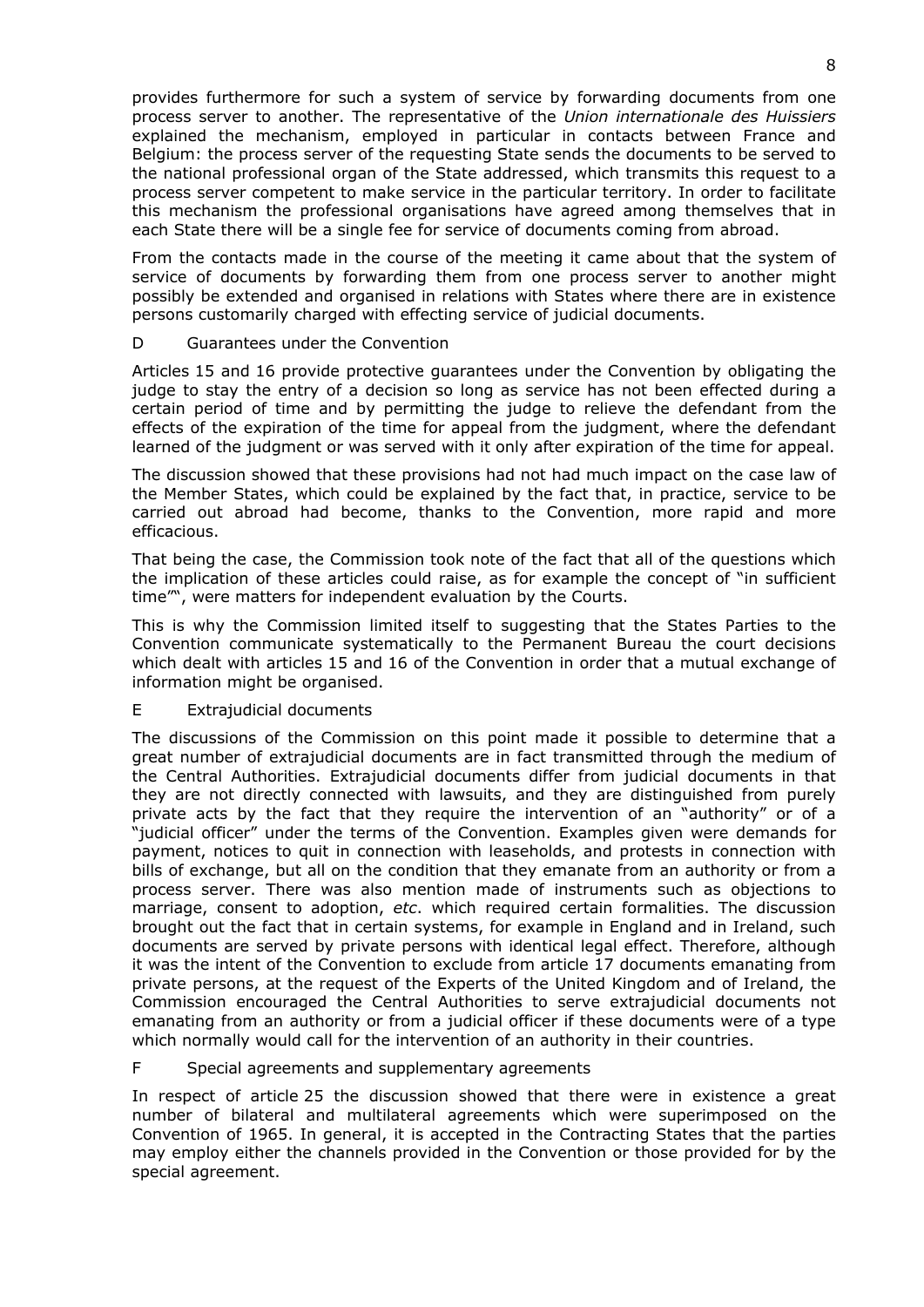As concerns article 24, it was agreed that this provision meant that agreements which were supplementary to the Conventions of 1905 and 1954 were also considered to be agreements supplementary to the Convention of 1965, unless the States concerned agreed otherwise.

In respect of article 11 certain States explained that they had provided for direct communication between their respective authorities.

Finally it seamed to the Commission that it would be very useful to facilitate mutual knowledge of all these supplementary and special agreements, which might be referred to in the document to be prepared by the Permanent Bureau.

# *§ 2 Questions to which the Experts agreed to reply*

With a view to preparing a document which would facilitate a mutual exchange of information and which might serve as a basis for the possible preparation of a practical handbook, the Experts agreed to reply to a certain number of questions. To be sure these questions are primarily directed to the Experts of the countries which are Parties to this Convention. However, any replies or observations emanating from the Experts of other States would be welcome.

## 1 Forwarding authority

The Experts are asked to list the persons or authorities which, in their countries, may have the capacity to present a request for service to a Central Authority abroad under article 3.

## 2 Receiving Central Authority

At the time when the communication has been sent to the Ministry of Foreign Affairs of the Netherlands, the Central Authority has at times been designated in a very general fashion (for example: Ministry of Justice). If they consider this to be useful, the Experts are asked to give additional information concerning the identification and the exact address of the recipient authority. It would be very useful if the Experts could furnish statistical information on an annual basis concerning the nature and the sources of the documents which are addressed to them. The collation of this information would permit preparation of a table.

#### 3 Methods of service employed by the Central Authority

The Experts are asked to summarize the methods which are or can be employed by the Central Authority in order to effect service of the document: description of the procedure for informal delivery (utilisation of the police departments or of public officials, *etc*.), formal procedure through a process server or a public official, forms which might be utilised on request (for example, service by post by the Central Authority).

In connection with these descriptions, the Experts are asked to set out the scope and the coverage of the requirements for possible translation (translation of the summary, translation of the documents to be served, *etc*.).

The Experts are likewise asked to indicate what costs may possibly be incurred by one or the other mode of service (in particular, whether the fees are fixed or proportional), as well as the procedure required for the payment of costs (attached cheques, *etc*.).

#### 4 Consular channel

It would be of interest to know the extent to which consular channels, whether direct or indirect, continue to be employed by certain requesting States to the disadvantage of the channel by way of the Central Authority of the State addressed.

#### 5 Postal channels

It would be useful to know what States permit the use of postal channels for purposes of service on addressees located abroad.

It would likewise be helpful to know those States where the use of postal channels is authorised in internal relations but stands prohibited in international relations.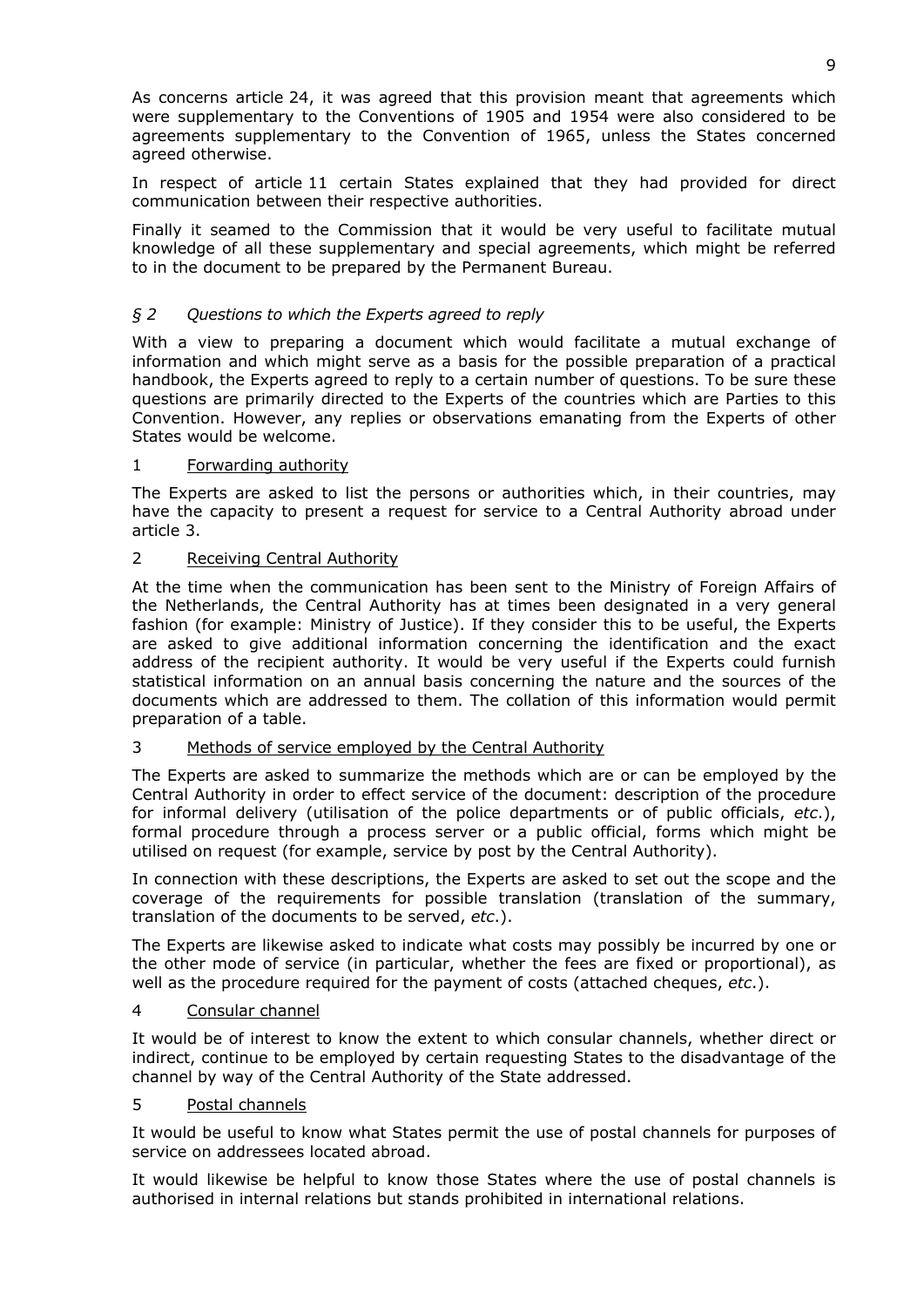The States which object to the utilisation of service by post sent from abroad are known thanks to the declarations made to the Ministry of Foreign Affairs.

## 6 Service by forwarding the documents from one process server to another

The Experts, as well as the representatives of the *Union internationale des Huissiers de Justice*, are asked to make known the extent to which the system of service by forwarding documents from one process server to another is in operation, as well as the States among which and the manner in which it functions. Information concerning the method of transmission, the costs of service and the manner of payment of costs would be useful.

7 Stays of entry of judgment and relief from expiration of the period of time for appear (articles 15 and 16)

The Experts are asked to make known the decisions which have already been handed down on these questions by the Courts of the Contracting States.

## 8 Extrajudicial documents

The Experts are asked to indicate what types of extrajudicial documents are employed in practice in the Member States, what are the authorities, judicial officers or persons competent to prepare such documents and whether these documents are suitable for transmission abroad.

#### 9 Special agreements and supplementary agreements

The Experts are asked to make known the special agreements and the supplementary agreements which bind their Governments to other Contracting States and to state, in respect of each: such agreement, whether the mechanism provided by that agreement is employed exclusively or such mechanism can be utilised as an alternative to the mechanism of the Convention of 1965.

## **II. EXCHANGE OF VIEWS ON THE CONVENTION OF 18 MARCH 1970 ON THE TAKING OF EVIDENCE ABROAD IN CIVIL OR COMMERCIAL MATTERS**

The Experts thought that it would be useful to enter into a rapid exchange of views on the Convention of 18 March 1970 on the Taking of Evidence Abroad in Civil or Commercial Matters. This Convention instituted Central Authorities which, in practice, turn out to be the same as those set up under the Convention on service of documents.

This Convention is already in force for ten Member States and it seems to have fulfilled its purpose which is to facilitate cooperation in relations between Member States with very different judicial structures, the continental countries and the common law countries. However, some misunderstandings seem still to hold sway among the Member States in regard to certain institutions, and the desirability of an analysis in depth of the operation of this Convention became apparent. The Permanent Bureau of the Conference made it known that it might be possible to plan for the meeting of a Special Commission lasting several days on this subject, if the Governments were in agreement, and the Experts indicated that they were unanimously in favour of such an undertaking.

If the Special Commission is in fact convened, the Permanent Bureau will take on the task of preparing preliminary documents similar to those which were issued in connection with the Special Commission meeting just held. In order to facilitate the preparation of these documents, the Permanent Bureau plans to prepare a questionnaire which will allow Contracting States, as well as non-Contracting States, to make known more exactly their observations.

## **III. EXCHANGES OF VIEWS ON THE CONVENTION OF 5 OCTOBER 1961 ABOLISHING THE REQUIREMENT OF LEGALISATION FOR FOREIGN PUBLIC DOCUMENTS**

The Expert of the United Kingdom undertook to draw attention to the advantages offered by the Hague Convention of 5 October 1961 Abolishing the Requirement of Legalisation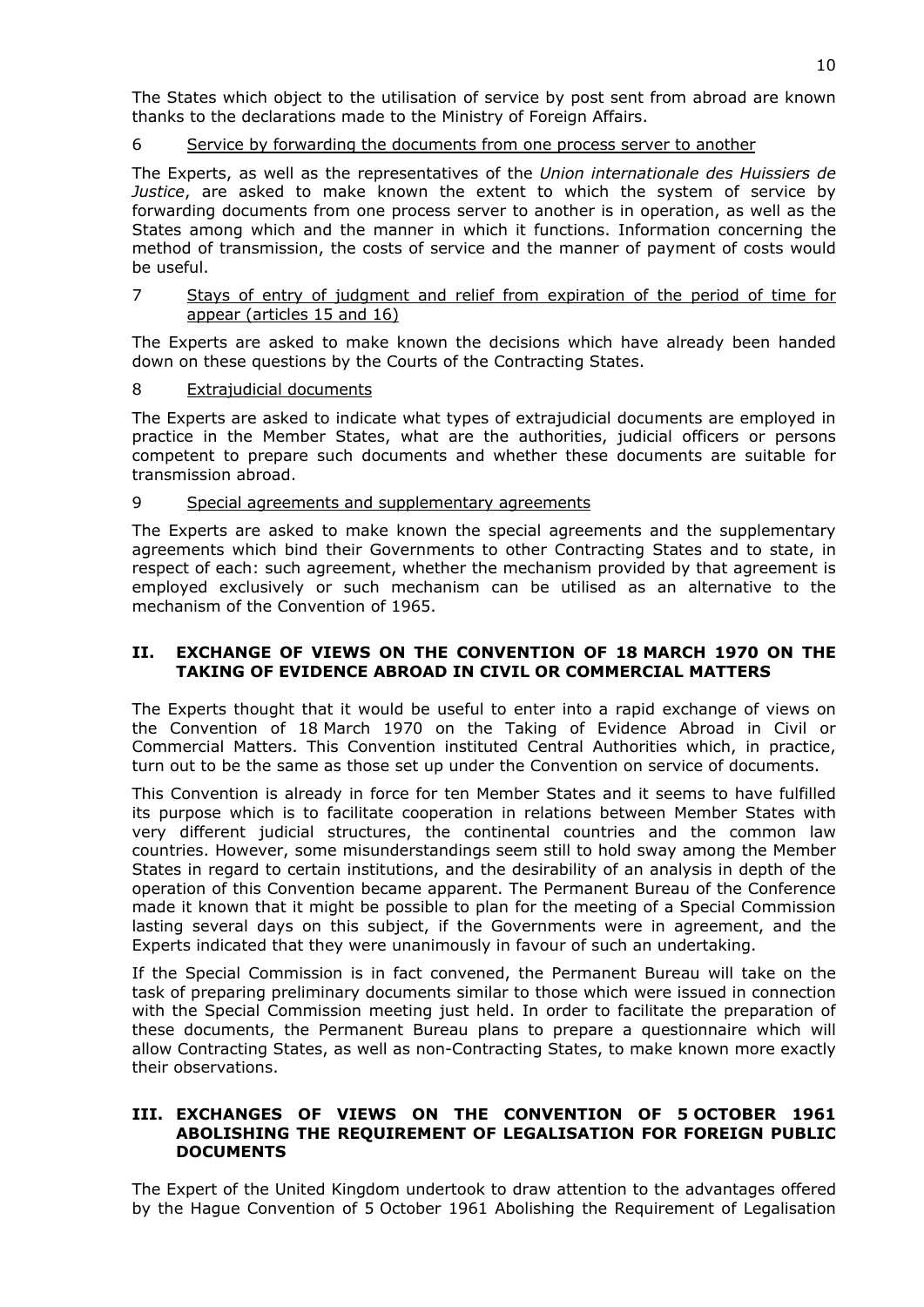for Foreign Public Documents. The certificate (*apostille*) applied or attached at the base of a public document by an authority of the country where the document has originated replaces the heavy and costly chain of traditional legalisations. As a result international circulation of the document becomes much more easy. The exchange of views showed that the mechanism of this Convention had brought on no disputes and that requests for verification of the origin of the document were very rare. Once again the attention of the countries which have no requirement on their own territory for the legalisation of documents coming from foreign countries was drawn to the interest which ratification of the Convention would have for them. Indeed, these countries may continue to exempt foreign public documents from any requirement of legalisation but their own public documents will benefit in the other Contracting States by being exempted from consular legalisation, if they are provided with the certificate established in the Convention. The Permanent Bureau pointed out that the explanatory report of Mr Yvon Loussouarn had been translated into the English language by the authorities of the United Kingdom and that this translation would be sent to all Member States of the Conference.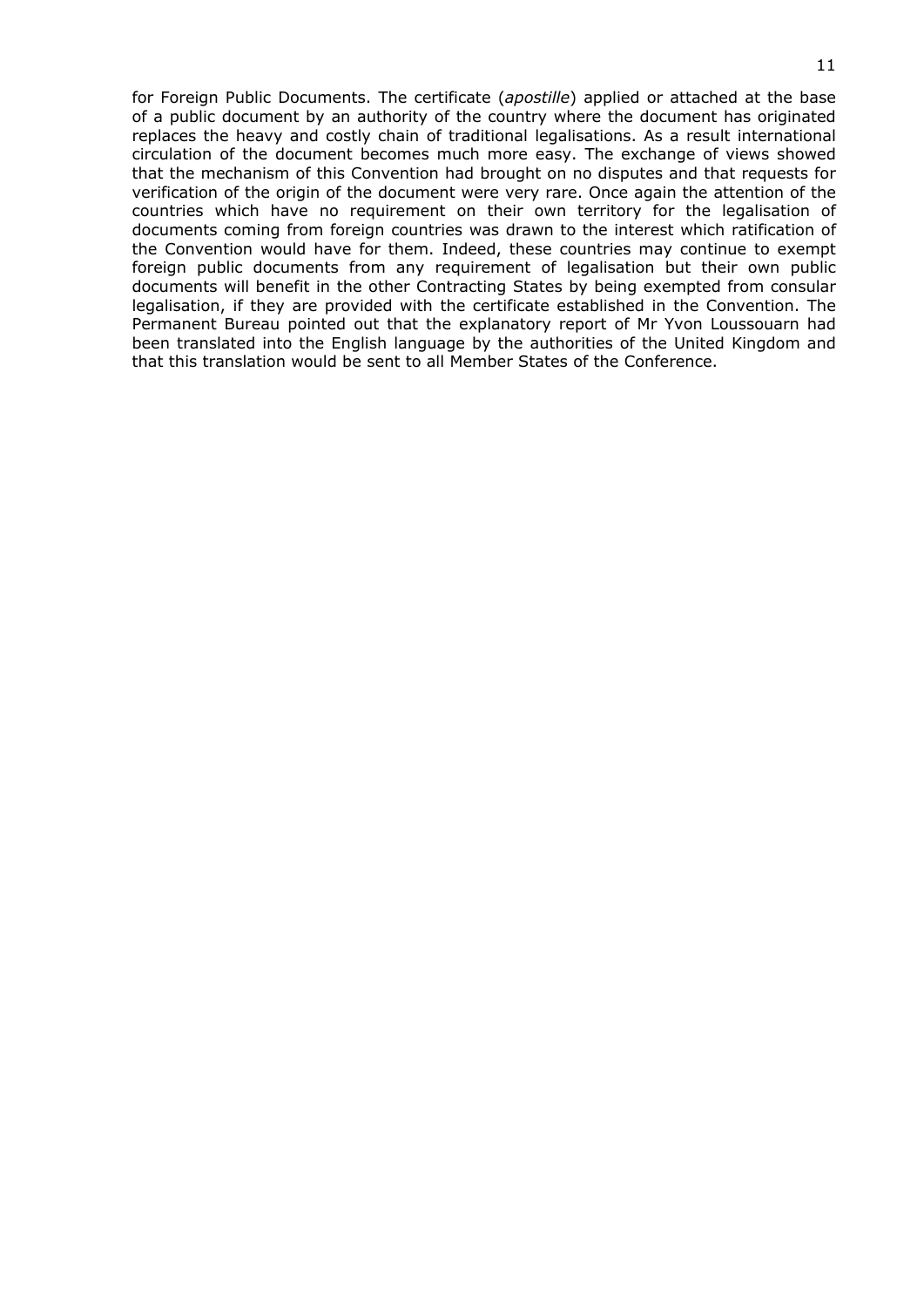# **ANNEX**

| COMPOSITION OF THE SPECIAL COMMISSION |                                                                                                                                                                                                                                      |
|---------------------------------------|--------------------------------------------------------------------------------------------------------------------------------------------------------------------------------------------------------------------------------------|
| Australia                             | Mr R. J. Muller, Third Secretary, Australian<br>Embassy, The Hague                                                                                                                                                                   |
| Austria                               | Mr W. Reishofer, Head of Division, Federal<br>Ministry of Justice                                                                                                                                                                    |
| Belgium                               | Mr F. Guisson, Magistrat délégué at the<br>Ministry of Justice<br>Mr G. van Keer, Secretary of Administration,<br>Chief of the Office of Judicial Affairs, Ministry<br>of Foreign Affairs                                            |
| Canada                                | Mr T. B. Smith QC, Departmental General<br>Counsel, Department of Justice, Ottawa,<br>Chair of the Special Commission                                                                                                                |
| Denmark                               | Mr C. J. Kjaersgaard, Judge, The Court of<br>the City of Copenhagen                                                                                                                                                                  |
| Arab Republic of Egypt                | Mr Moustafa Kamal Celim, Vice President of<br>the Court of Cassation<br>Mr Gamal Abdel Halim Hassan, Office of<br>Legal and Judicial Studies, Ministry of Justice                                                                    |
| Finland                               | Mr H. Brunberg, Counsellor, Ministry of<br>Foreign Affairs<br>Mr G. Möller, Legislative Counsellor, Ministry<br>of Justice                                                                                                           |
| France                                | Mr L. Chatin, Magistrat, Head of the Office of<br>International Judicial Assistance, Ministry of<br><b>Justice</b><br>Mrs R. B. G. Therin, Deputy Head of the<br>Office of International Judicial Assistance,<br>Ministry of Justice |
| Federal Republic of Germany           | Mr J. Pirrung, Regierungsdirektor, Federal<br>Ministry of Justice                                                                                                                                                                    |
| Greece                                | Mrs P. Yessiou-Faltsi, Assistant Professor,<br>University of Thessaloniki                                                                                                                                                            |
| Ireland                               | Mr R. Hayes, Director of Research, Law<br>Reform Commission<br>Mr P. A. Terry, Assistance Secretary,<br>Department of Justice                                                                                                        |
| Japan                                 | Mr Keiji Yonezawa, First Secretary, Embassy<br>of Japan, The Hague<br>Mr Toru Tanno, Judge, Tokyo District Court                                                                                                                     |
| Norway                                | Mr E. Pettersen, Counsellor, Ministry of<br><b>Justice</b>                                                                                                                                                                           |
| Netherlands                           | Mr A. J. van Duijne Strobosch, Director,<br>Ministry of Justice                                                                                                                                                                      |
| Sweden                                | Mr S. Kohwü-Christersen, Head of Section,<br>Ministry of Foreign Affairs                                                                                                                                                             |
| Switzerland                           | Mr P. Schmid, Head of the International<br>Judicial Assistance Section, Federal Division<br>of Police                                                                                                                                |